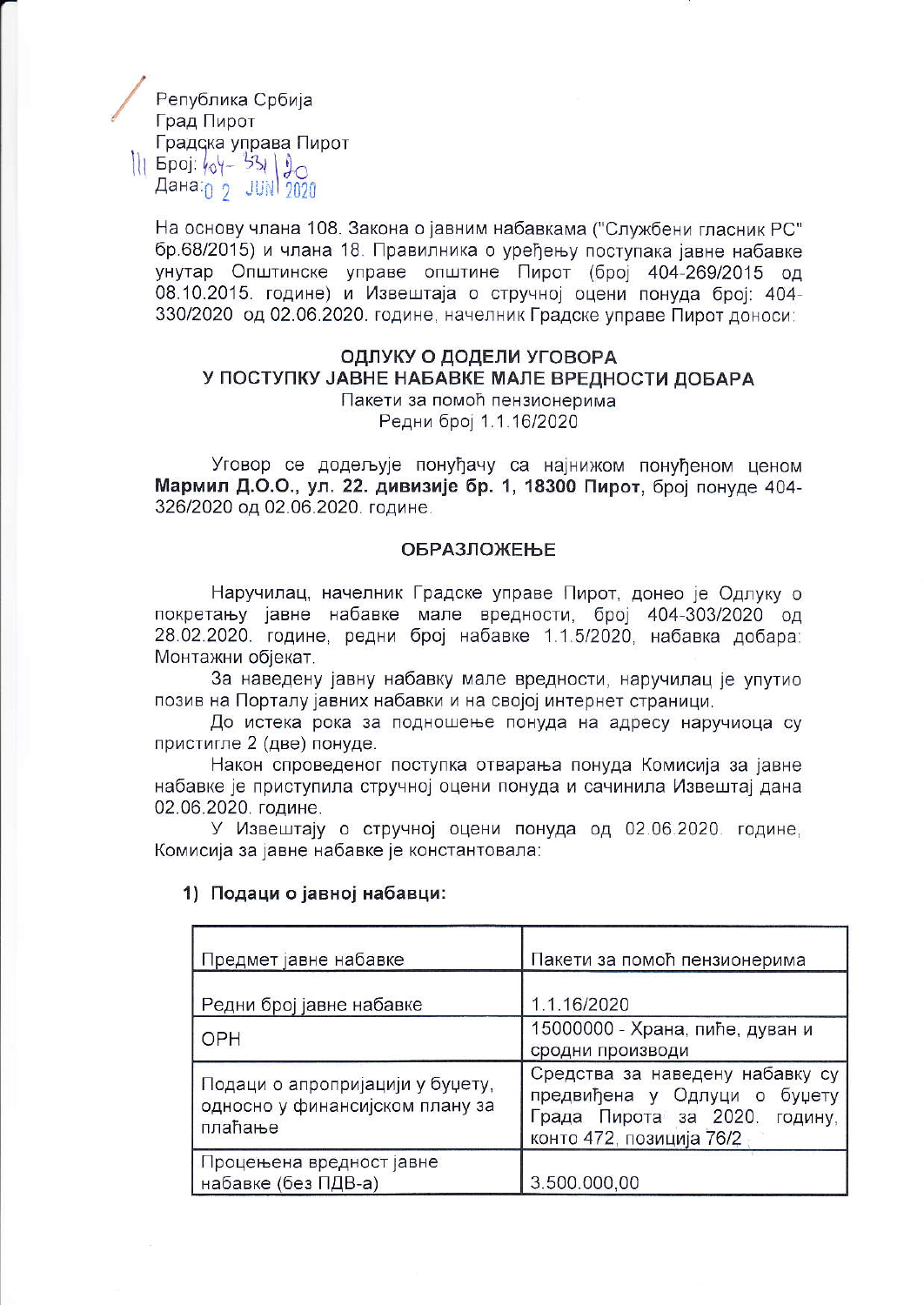| Вредност уговора о јавној набавци |              |
|-----------------------------------|--------------|
| (без ПДВ-а)                       | 3.152.305.40 |
| Вредност уговора о јавној набавци |              |
| (са ПДВ-ом)                       | 3.565.845.59 |

### Укупан број поднетих понуда: 2 (две)

|                | Назив/име понуђача                                          |                       |  |  |  |
|----------------|-------------------------------------------------------------|-----------------------|--|--|--|
|                | Благовремене понуде                                         | Неблаговремене понуде |  |  |  |
|                | БЈН Д.О.О. Београд, ул. Пожешка бр. 58/7,<br>11030 Београд. |                       |  |  |  |
| $\overline{2}$ | Мармил Д.О.О., ул. 22. дивизије бр. 1,<br>18300 Пирот.      |                       |  |  |  |

### 2) Називи, односно имена понуђача чије су понуде одбијене и разлози за њихово одбијање:

| Број под<br>којим је<br>понуда<br>заведена | Подносилац понуде | Разлози за одбијање понуде |
|--------------------------------------------|-------------------|----------------------------|
|                                            |                   |                            |

## 3) Критеријум за оцењивање понуде је најнижа понуђена цена:

Ранг листа:

| Ред.<br>Број | Понуђач                                                     | Понуђена цена без ПДВ |
|--------------|-------------------------------------------------------------|-----------------------|
| <b>1.</b>    | Мармил Д.О.О., ул. 22. дивизије бр. 1,<br>18300 Пирот.      | 3.152.305,40          |
| 2.           | БЈН Д.О.О. Београд, ул. Пожешка бр.<br>58/7, 11030 Београд. | 3.297.295.00          |

## 4) Назив, односно име понуђача чија је понуда најповољнија:

Комисија, после стручне оцене понуда, констатује да је благовремена, одговарајућа, прихватљива и најповољнија понуда понуђача:

## Мармил Д.О.О., ул. 22. дивизије бр. 1, 18300 Пирот.

Изабрани понуђач извршава набавку самостално,